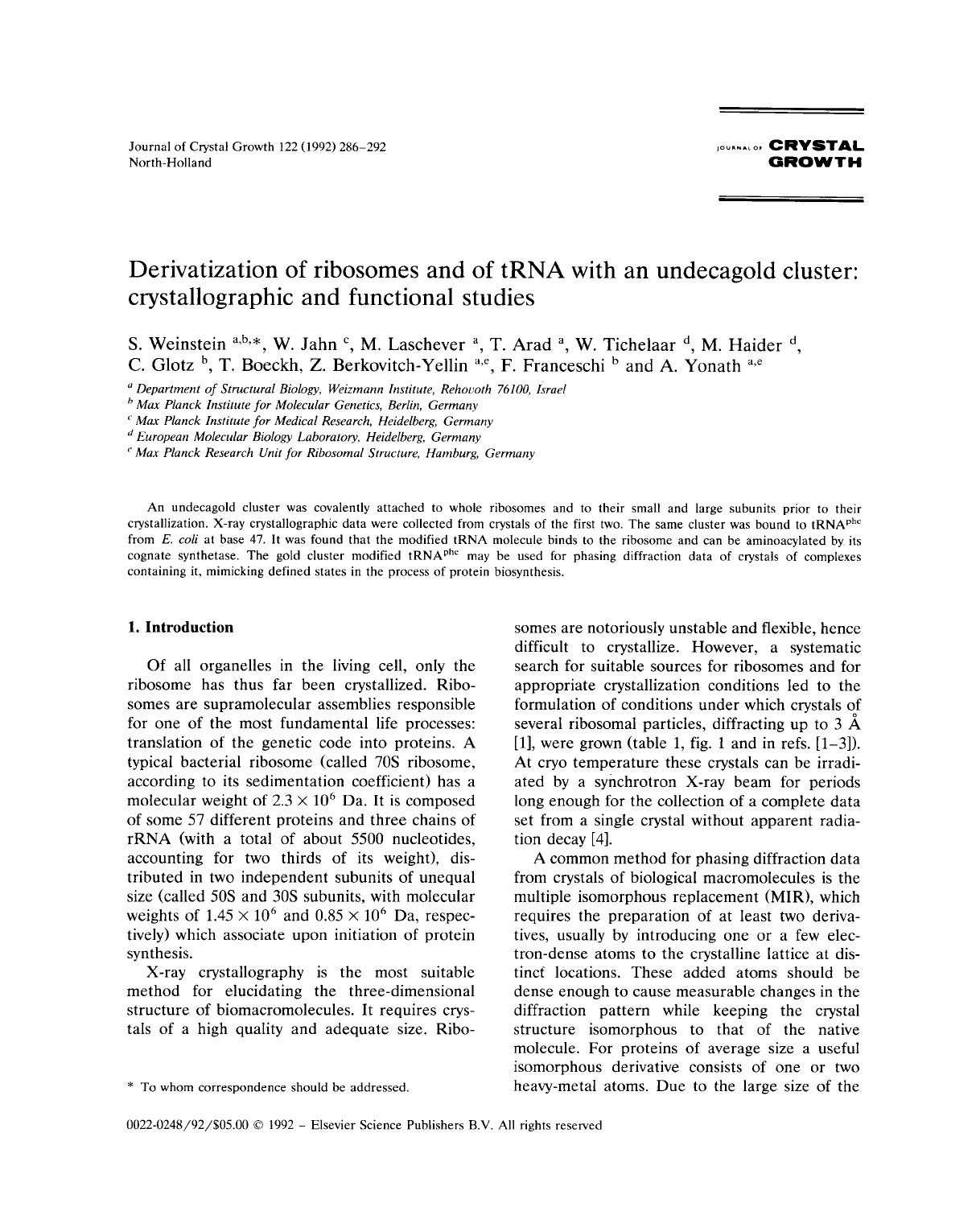|--|--|

Characterized three-dimensional crystals of ribosomal particles

| Source                                                   | Growth from <sup>a)</sup> | Cell dimensions (A)                                            | Resolution $b$ <sup>(<math>\AA</math>)</sup> |
|----------------------------------------------------------|---------------------------|----------------------------------------------------------------|----------------------------------------------|
| 70S Thermus thermophilus                                 | <b>MPD</b>                | $524 \times 524 \times 306$ ; P4, 2, 2                         | $\approx 20$                                 |
| 70S Thermus thermophilus<br>$+$ mRNA&t-RNA <sup>c)</sup> | <b>MPD</b>                | $524 \times 524 \times 306$ ; P4, 2, 2                         | $\approx 15$                                 |
| 30S Thermus thermophilus                                 | <b>MPD</b>                | $407 \times 407 \times 170$ ; P42, 2                           | 7.3                                          |
| 50S Halobacterium marismortui <sup>e)</sup>              | <b>PEG</b>                | $210 \times 300 \times 581$ ; C222,                            | 3.0                                          |
| 50S Thermus thermophilus                                 | AS                        | $495 \times 495 \times 196$ ; P4, 2, 2                         | 8.7                                          |
| 50S Bacillus stearothermophilus d)                       | A                         | $360 \times 680 \times 921$ ; P2 <sub>1</sub> 2 <sub>1</sub> 2 | $\approx 18$                                 |
| 50S Bacillus stearothermophilus $d(x)$ , $e(x)$          | PEG                       | $308 \times 562 \times 395$ ; 114°; C2                         | $\approx$ 11                                 |

<sup>a)</sup> MPD, PEG, A, AS: crystals were grown by vapor diffusion in hanging drops from solutions containing methyl-pentane-diol (MPD), polyethyleneglycol (PEG), ammonium sulphate (AS) or low molecular weight alcohols (A).

<sup>b)</sup> "Resolution" refers to the highest resolution for which sharp diffraction spots could be consistently observed; in many instances

we could not collect useful crystallographic data to this resolution.<br><sup>c)</sup> A complex including 70S ribosomes, 1.5–2 equivalents of PhetRNA<sup>phe</sup> and an oligomer of 35±5 uridines, serving as mRNA.

<sup>d)</sup> Same form and parameters for crystals of large ribosomal subunits of a mutant (missing protein BL11) of the same source and for modified particles with an undecasold cluster.

for modified particles with an undecagold cluster. **'~** Same form and parameters for crystals of a complex of 505 subunits, one tRNA molecule and a segment (18-mers to 20-mers) of a nascent polypeptide chain.

tion should consist of a proportionally larger cally linked to form a well-defined compound<br>number of heavy atoms, linked directly to each with an overall diameter of 22  $\AA$  [5]. This unnumber of heavy atoms, linked directly to each other in the most compact fashion.

molecules are routinely obtained by soaking the crystals in solutions of the heavy-atom comcrystals in solutions of the heavy-atom com-<br>position moieties  $[5-7]$ . Since the gold cluster is rather<br>pounds. Employing this equilibrium technique, bulky, its accessibility was enhanced by attaching pounds. Employing this equilibrium technique, bulky, its accessibility was enhanced by attaching the production of useful derivatives is a matter of to it a malelimido group through aliphatic chains the production of useful derivatives is a matter of to it a maleimido group through aliphatic chains chance, which may be sufficiently high for regular of varying lengths. In some cases the -SH groups proteins, but not for ribosomal particles due to on the surface of the ribosomal particles were their extremely large and complex surface area. also extended in a similar manner. It was found their extremely large and complex surface area.<br>Therefore alternative procedures for derivatization were developed, based on quantitative cova-<br>lent binding of a heavy atom compound at a The monofunctional gold cluster was attached lent binding of a heavy atom compound at a specific site prior to crystallization. Although this specific site prior to crystallization. Although this either to the surface of the intact ribosome or to approach requires complex and time-consuming an isolated ribosomal protein which was subseapproach requires complex and time-consuming an isolated ribosomal protein which was subse-<br>synthetic procedures, it should lead to unique-site quently incorporated into core particles, missing synthetic procedures, it should lead to unique-site quently incorporated into core particles, missing derivatives which may have a considerable value this protein. An example is the derivatization of derivatives which may have a considerable value this protein. An example is the derivatization of not only in phasing but also in the localization of the 505 subunits from *Bacillus stearothermo*not only in phasing but also in the localization of the *505* subunits from *Bacillus stearothermo*-<br>the cluster-bound ribosomal components, infor-<br>*philus*. The gold cluster was bound to the the cluster-bound ribosomal components, infor-<br>mation which may be indispensable at later stages sulflydryl group of the isolated ribosomal protein mation which may be indispensable at later stages sulfhydryl group of the isolated ribosomal protein<br>in the course of structure determination.<br>BL11, and the modified protein was reconstituted

ribosome, an ideal compound for its derivatiza-<br>tion should consist of a proportionally larger cally linked to form a well-defined compound ner in the most compact fashion.<br>
Derivatives of crystals of biological macro-<br>
density with water solubility, and can be prepared density with water solubility, and can be prepared<br>as a monofunctional reagent specific to sulfhydryl of varying lengths. In some cases the –SH groups<br>on the surface of the ribosomal particles were that a spacer of  $10-20$  Å between the  $-SH$  group and the cluster allows better binding [6,7].

the course of structure determination.<br>We are using a cluster containing a core of with core particles of a mutant, lacking only this We are using a cluster containing a core of with core particles of a mutant, lacking only this eleven gold atoms (with a diameter of 8.2  $\AA$ ), protein. Although the molecular weight of the protein. Although the molecular weight of the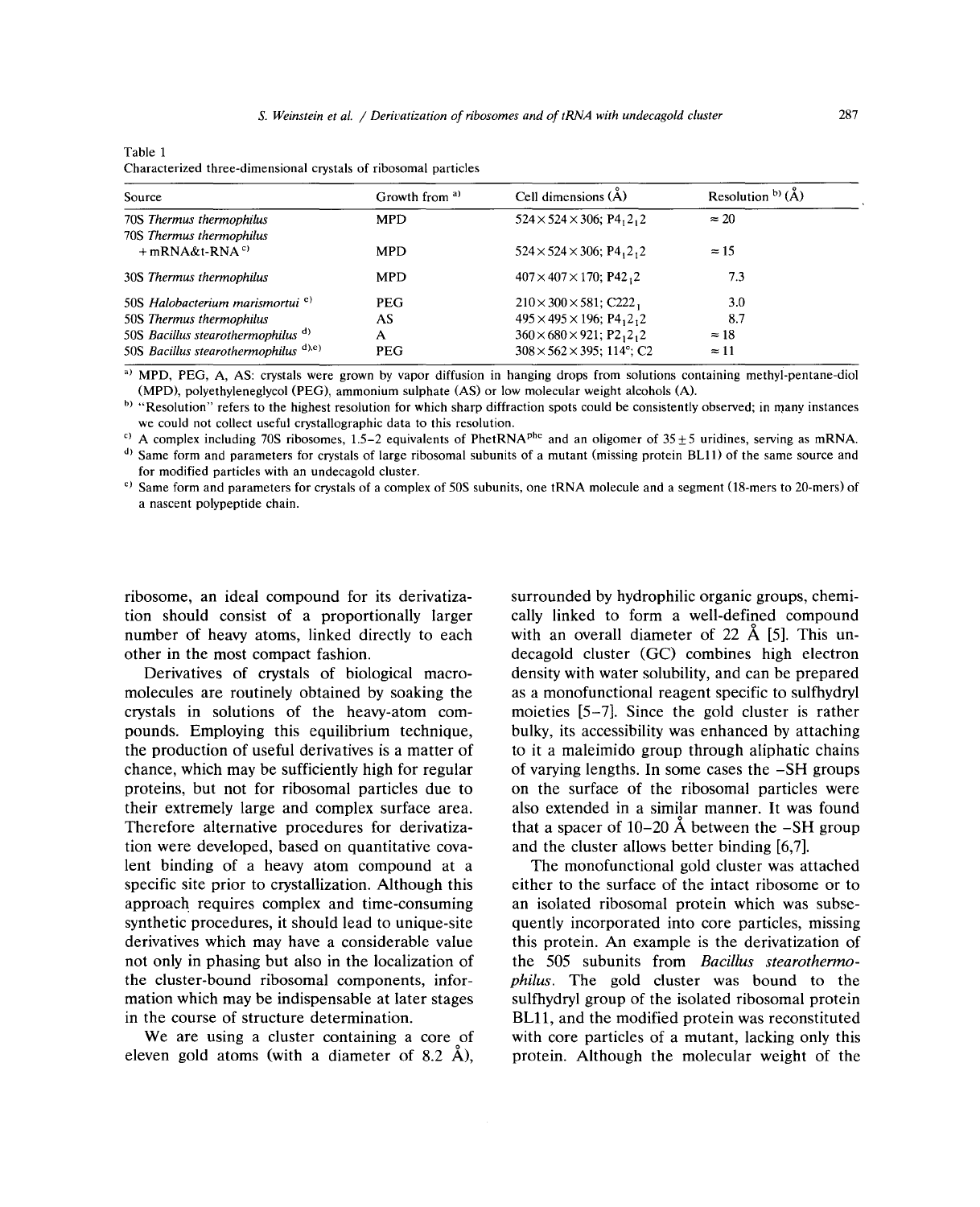

patterns of crystals of  $50S$  subunits of Haloarcula maritimetrical patterns of crystals of 505 subunits of *Haloarcula marismortui*<br>(halobacterium mariamentui), grown as described in ref. **[1] ribOSOMe**. patteris of crystals of 303 subdifficial marismorial process in the natural (halobacterium marismortui), grown as described in ref. [1],<br>soaked in a solution with a composition similar to the natural In this manuscript we environment within the bacteria (3M KCI, 0.5M ammonium attempts and crystallographic studies on deriva-<br>
chloride and 0.05M magnesium chloride). Prior to data collec- tized ribosomal particles, describe the derivatization, the crystals were gradually immersed in a cryogenic solution, containing besides the above mentioned components  $f$ lash-cooled to around 90 K, and kept at this temperature from complexes of ribosomal particles, mimicking flash-cooled to around 90 K, and kept at this temperature from complexes of ribosomal particles,<br>throughout data collection. The patterns were recorded with defined stages in protein biosynthesis.  $\frac{1}{2}$  including and  $\frac{1}{2}$  concerned Figure Fl (c) station Fl (CHESS on film  $\epsilon$  is the time  $\epsilon$  must be the three terms of the  $\epsilon$ (exposure time = 10 min; crystal to film distance =  $280$  mm; wavelength =  $0.92$  Å) and at (b) station BL6/KEK/PF, on a<br>double-sensitive image plate (curtesy of Dr. N. Sakabe), with 2. Experimental procedure double-sensitive image plate (curtesy of Dr. N. Sakabe), with a wavelength of 0.9019 Å, for 24 min exposure time. Crystal to film distance: 573 mm.

cluster is almost nail of that of the protein  $(6200 - 8$  scribed in ref. [11].<br>versus 15500), and although the binding of the The gold cluster (GC) was prepared as deversus 15500), and although the binding of the The gold cluster (GC) was prepared as decluster was carried out under denaturation condi-<br>cluster was carried out under denaturation condi-

tions (6M urea), upon incorporation into the mutated ribosomal core, the modified protein refolded to its regular in situ conformation. In this way we obtained specific and quantitatively modified particles, which could be crystallized [7].

In addition to the crystals of isolated ribosomal particles, crystals were obtained from complexes of ribosomes mimicking defined stages in the biosynthetic cycle, containing cofactors and products of the biosynthetic reaction. Elucidation of the structures of these complexes should shed light on the dynamic aspects of the molecular mechanism of protein biosynthesis. So far, two types of such complexes were crystallized: one containing 70S ribosomes, mRNA (as a chain of 35 uridines) and two  $E$ , *coli* tRNA<sup>phe</sup> molecules [8]; the second, composed of 50S subunits with a fragment of the nascent protein chain and one molecule of  $tRNA$  [2,9]. Besides the complexes described above, conditions were determined for stoichiometric binding of  $tRNA<sup>phe</sup>$  to several ribosomal particles [10].

Since  $tRNA<sup>phe</sup>$  is a part of all these complexes, it is an obvious target for indirect attachment of<br>heavy-atom clusters to ribosomal particles. As<br>most of the interactions of tRNA with the riboheavy-atom clusters to ribosomal particles. As meavy-atom clusters to moosomal particles. As some are well characterized biochemically, crystallographic determination of the locations of the heavy-atom clusters attached to it should assist phasing and, at the same time, provide informa phasing and, at the same time, provide informa-<br>Fig. 1. X-ray 1.5% (a) ratation and (b) Weisenberg diffraction

> tized ribosomal particles, describe the derivatiza-<br>tion of tRNA<sup>phe</sup> and discuss its potential contribution to the phasing of X-ray diffraction data

Ribosomal particles were obtained as de-KUUSSUHdi palt<br>cluster is almost half of that of the protein (6200 scribed in ref. [11].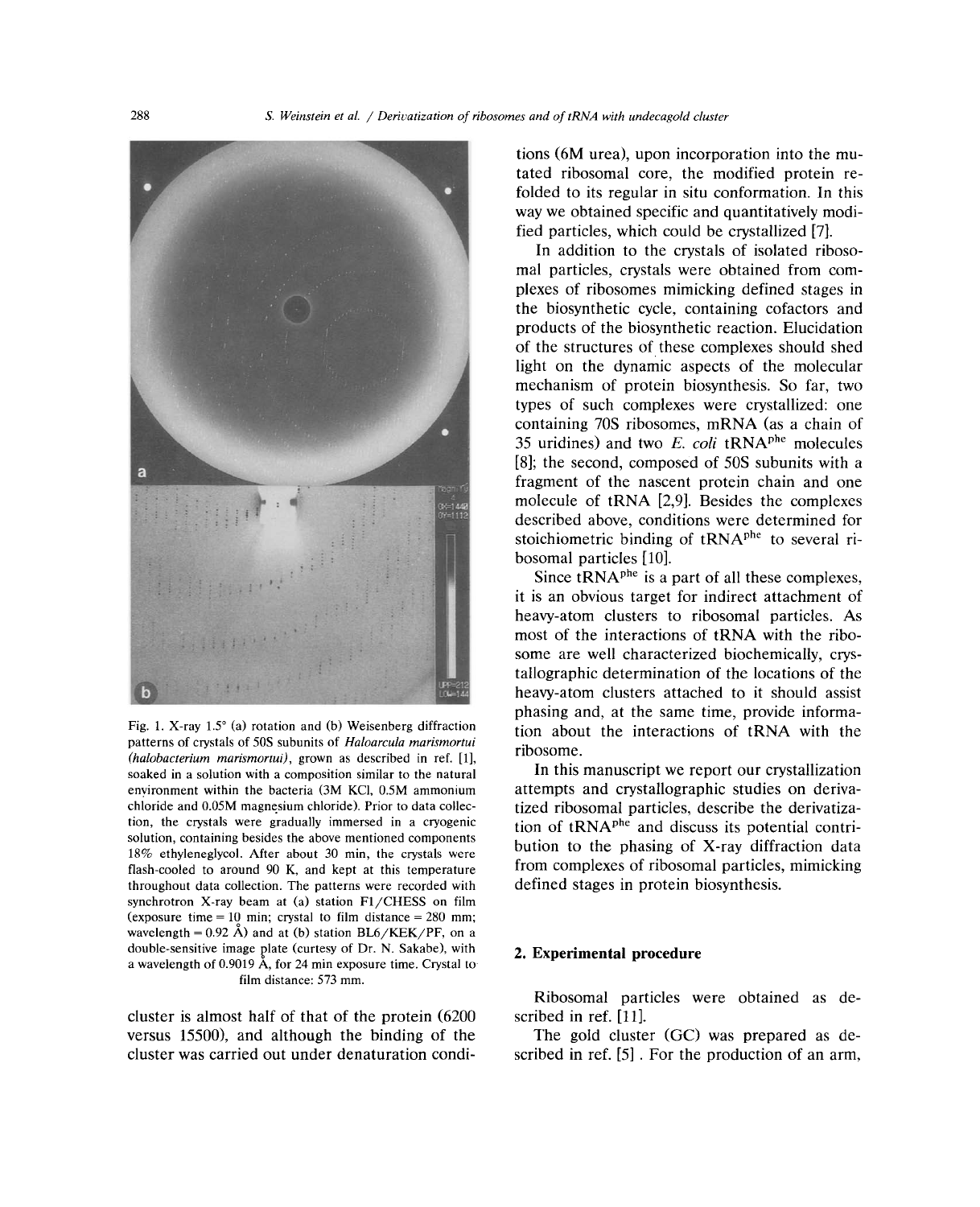ter was reacted with  $\beta$ -maleimidopropionic acid-N-hydroxysuccinimide ester, as described in ref. **1.4**  $[7]$ . **1.3**  $\frac{3}{4}$ 

Quantitative analysis of the extent of binding **1.21 b 1.21 b 1.21 b 1.21 b 1.21 b 1.21 b 1.21 b 1.21 c 1.21 c 1.21 c 1.21 c 1.21 c 1.21 c 1.21 c 1.21 c 1.21 c** of the CC was carried out by neutron activation  $\qquad \qquad$  1.1 [7] or by radioactivity, using  $^{14}$ C (20 cpm/pmol) GC [12]. **0.9** 

Free sulfhydryl groups, exposed on the surface  $_{0.8}$ of the ribosome, were detected by their reaction  $\frac{1}{3}$  0. with radioactive markers, such as N-ethylmaleimide (NEM), parachloromercurobenzoate **<sup>05</sup>** (PCMB) and iodoacetamide, followed by poly- $_{0.4}$ acrylamide gel electrophoresis of the ribosomal

The monofunctional gold cluster with its  $ex-$  ... The monofunctional gold cluster with its ex-<br>  $\begin{array}{ccc} 0.1 & 0.1 \\ 0.1 & 0.1 \end{array}$ tended arm was attached to free sulfhydryls on **<sup>01</sup>** ~ ~, .1 1~ the surface of the ribosome as in ref. [7].<br>An exposed extended sulfhydryl was intro-

An exposed extended sulthydryl was intro- **<sup>01</sup>** <sup>I</sup> duced to tRNAp'~from *E. coli* as follows: 20 ~l **<sup>10</sup> <sup>20</sup> <sup>30</sup>** of 0.1M iminothiolane were reacted with 10 nmol  $tRNA<sup>phe</sup>$  (Boehringer), in 1M triethanol amine, tRNA<sup>+</sup> (Boehringer), in 1M triethanol amine, Fig. 2. Hotel conditions in 1M KCl, 0.01M MgCl<sub>2</sub>, pH = 8.6, at 4<sup>o</sup>C, for 4 h. Fig. 2. Hotel channon mixture of the binding of the gold cluster to tRNA<sup>phe</sup> Chromatographic c 1M KCI, 0.01M MgCl<sub>2</sub>, pH = 8.0, at 4 C, for 4 h. versed phase C4 column (Aquapore BU-300, 0.46×25 cm), 1<br>The monofunctional gold cluster, carrying a ml/min, combined linear and step gradient elution with The monofunctional gold cluster, carrying a  $\frac{m}{min}$ , combined linear and step gradient elution with male imide group, was attached to the newly in-<br>Buffers A and B, from 0% to 100% Buffer B in 50 min. Buffer troduced  $-SH$  as in ref. [7], at 4°C, pH = 6, for 2 A: 0.4M NaCl, .20mM magnesium acetate, 20mM ammonium troduced  $\frac{1}{\sqrt{2}}$  as in ref. [71,404 × C,pH = 6, for 2 A: 0.4 M acetate, pH = 5.5. Buffer B: as A containing 60% methanol h.

Separation of gold cluster bound tRNA<sup>phe</sup>  $(tRNA<sup>phe</sup>-GC)$  from non-reacted molecules was performed by ethanol precipitation, followed by preparative HPLC on a reversed-phase column (for details, see fig. 2). A BARSPEC detector, with special features for the characterization of peaks by their spectrum, was used.

scanning transmission electron microscopy using extent of binding was checked after sucrose grathe EMBL Cryo-STEM [131. Specimens of 20 dient centrifugation (10—35% sucrose in 30mM  $\mu$ g/ml were applied to thin carbon foil of approx- $\mu$ g/ml were applied to thin carbon foil of approx-<br>imately 30 Å thickness and freeze-dried. Images ride and 10mM Tris buffer, pH 7.5) at 21 K for 18 consisting of 1024<sup>2</sup> pixels of 2.34  $\times$  2.34 Å<sup>2</sup> were consisting of 1024<sup>-</sup> pixels of 2.34 x 2.34 A<sup>-</sup> were and in SW40 fotor (4 C).<br>recorded at a dose of approximately 200 elec- tRNA<sup>phe</sup> GC was aminoacylated with phenyrecorded at a dose of approximately 200 elec-<br>trons/ $\hat{A}^2$  (acceleration voltage 100 kV). lalanine as in ref. [14]

tRNAphe\_GC was bound to 30S ribosomal Models of tRNA—GC and its possible interacsubunits from *Thermus thermophilus* as follows: tions with the ribosome were constructed on the 30 pmol of 30S in a final volume of 100  $\mu$ l of E&S computer-graphics screen, using the crystal-0.05M tris-HCl (pH 7.5), 0.015M magnesium ac-<br>etate and 0.16M ammonium chloride, were incu-<br>gold cluster [15] and of tRNA<sup>phe</sup> [16]. The packbated for 20 min at 37 $^{\circ}$ C, in the presence or in age FRODO [17] was used for the display.



(v:v). (a) 15.58 min, TRNA<sup>phe</sup>; (b) 25.81 min, tRNA<sup>phe</sup>-GC.

the absence of 0.375 mg/ml poly(U). <sup>14</sup>C (20 cpm/pmol) radioactive  $tRNA^{phe}-GC$  [12] was tRNAphe\_GC was visualized by dark field used for binding in a molar excess of 3—4. The h in SW40 rotor  $(4^{\circ}C)$ .

lographically determined coordinates of a similar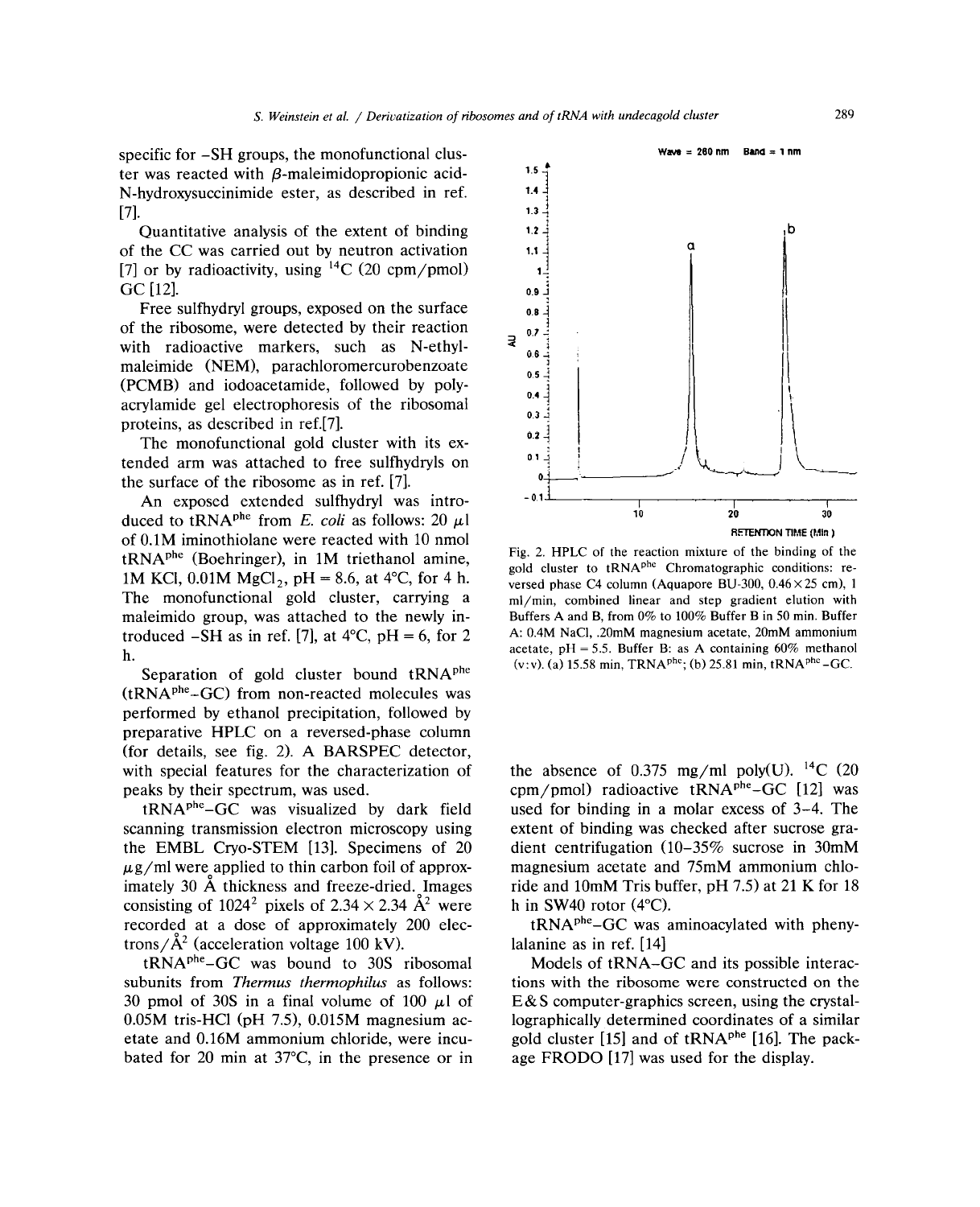*3.1. Crystals of gold cluster bound ribosomal particles 3.2. Binding the undecagold cluster to tRNA* **<sup>~</sup>**

units from *B. stearothermophilus,* reconstituted carboxypropyl) uridine nucleoside (ACP3U). This with gold-cluster labeled BL11, yielded two-di-<br>base contains a relatively reactive primary amino mensional sheets and three-dimensional crystals group, which is exposed to the solvent. We used under the same conditions used for the crystal- iminothiolane to convert the amine to a sulfhydryl lization of native particles [7]. X-ray diffraction moiety and to extend the functional group of the data, of quality comparable to those obtained tRNA molecule in order to facilitate effective from the native crystals, were collected from crys- binding of the bulky gold cluster. The monofunctals of the modified particles. Difference Patter- tional maleimido gold cluster was reacted with son maps, computed from the diffraction data of this newly introduced –SH under mild conditions the derivatized and the native crystals included in order to maintain the native structure of the features which could be interpreted as originating tRNA molecule. from the bound cluster [18]. These experiments Indications for the binding of the gold cluster demonstrate that it is possible to label ribosomes to the  $tRNA<sup>phe</sup>$  molecules were obtained by by specific covalent binding of heavy-atom clus- HPLC and by the characteristic Uv-visible specters without introducing major changes in their trum of the gold cluster [5]. Quantitative analysis crystallizability and that there are significant dif- of the extent of binding of the gold cluster was ferences between the diffraction data of the na- carried out either by neutron activation [7] or by tive and of the modified ribosomal particles, measuring the amount of the radioactivity of the

# *halophilic ribosomal particles* tive. It was found that this yield could not be

number of exposed sulfhydryl groups which can number of exposed sulfhydryl groups which can iolane and GC. Since the  $tRNA^{phe}$  recovered bind the gold cluster, at different yields, to  $1-3$  from the reaction mixture by HPLC (fig. 2) and sulfhydryls on the surface of each ribosomal par- treated again as described above failed to bind ticle which has been studied by us so far  $[2]$ . the GC, we assume that commercial  $tRNA<sup>phe</sup>$ Almost quantitative .binding of the cluster to a includes molecules without the special base at single site on the 70S ribosome and on the  $30S$  position 47. The GC modified tRNA<sup>phe</sup> was purisubunit from *T. thermophilus* were achieved, and fied and separated from the non-reacted  $tRNA<sup>phe</sup>$ the modified particles yielded crystals which are molecules by ethanol precipitation, followed by smaller than, but isomorphous with the native preparative HPLC on a reversed-phase column ones. X-ray crystallographic data have been col- (fig. 2). Analysis of the purified product by neulected from both forms at cryo temperature [19]. tron activation and by using the radioactive  $^{14}C$ 

low yield (35–65%), to the surfaces of 50S sub-<br>to tRNA<sup>phe</sup>. Gel electrophoresis showed one units from *Haloarcula marismortui (Halobacteri-* band, migrating slower than that of native ummarismortui) and B. stearothermophilus. Pro-<br>cedures for the enrichment of the number of modified particles in the resulting populations of tRNA<sup>phe</sup> and GC [5]. We found tRNA<sup>phe</sup>-GC are being designed [20]. In parallel, attempts to to be rather stable, less than 5% decomposition

3. Results and discussion bind the gold cluster to other chemically reactive groups on the ribosome are in progress [21].

*3.1.1. Diffraction data from crystals of 50S sub-* We established the chemical conditions for *units* of *B. stearothermophilus* binding the gold cluster to tRNA<sup>phe</sup> from *E. coli* As mentioned in the introduction, 50S sub- at base 47, which is a modified 3-(3-amino-3-

<sup>14</sup>C gold cluster, prepared by us [12]. Up to  $70\%$ *3.1.2. Derivatization of intact thermophilic and* of the **tRNAP6e** were converted to a GC deriva-Conditions were defined for minimizing the increased even at a high excess of both iminoth-The gold cluster was also bound, at a rather GC [12] indicated an equimolar ratio of the GC *ummarismortum* of the product was identical to that of an equimolar mixture<br>of  $tRNA<sup>phe</sup>$  and GC [5]. We found  $tRNA<sup>phe</sup>-GC$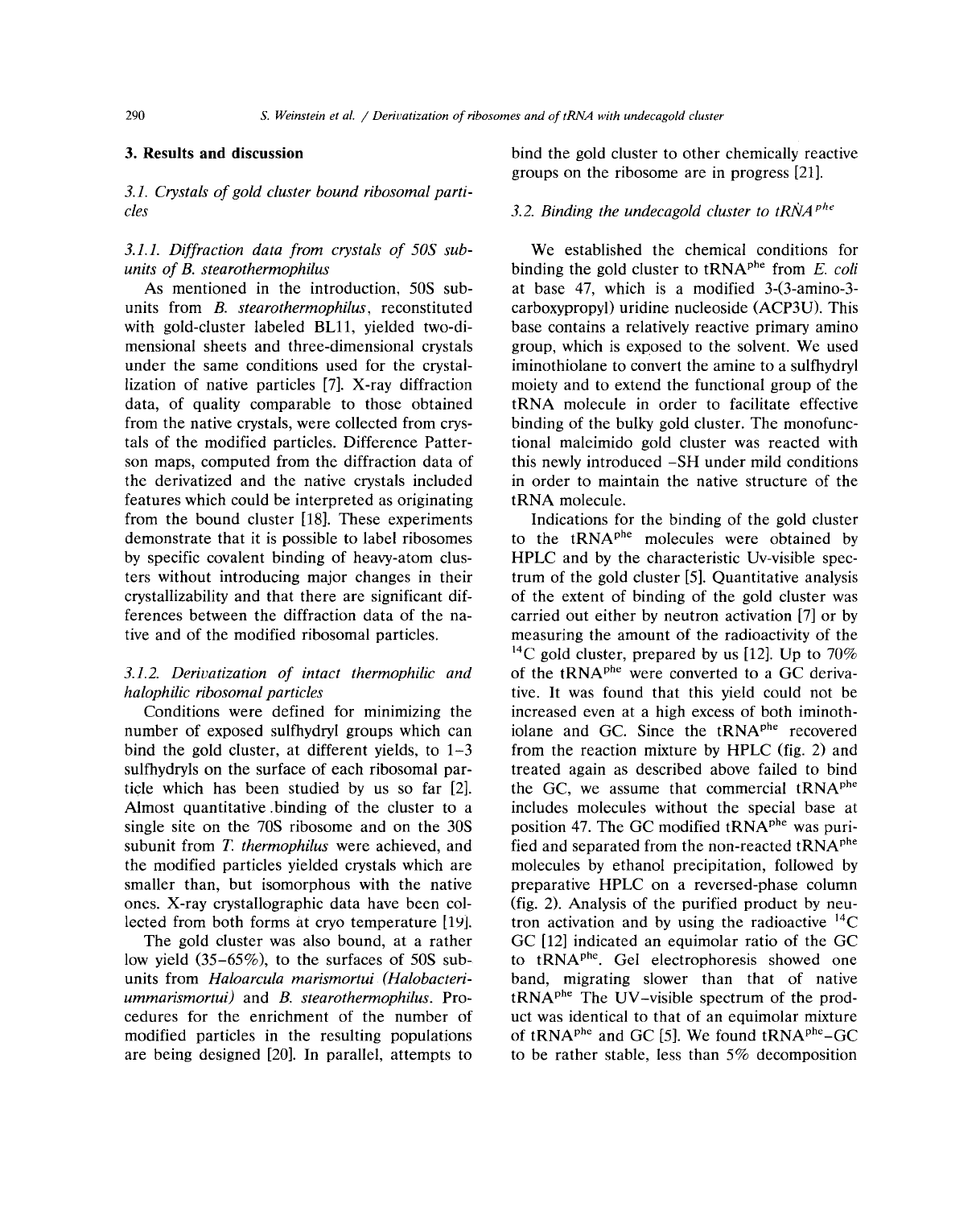was detected after incubation at  $60^{\circ}$ C at neutral pH for 1—2 h by HPLC.

tRNAphe\_GC was visualized by dark field scanning transmission electron microscopy using the EMBL Cryo-STEM [13]. Most of the molecular images acquired this way included a sharp bright spot (fig. 3) typical for the undecagold cluster [22].

Using radioactive  $tRNA^{phe}-GC$  [12], we found that the modified molecule could be aminoacylated with phenylalanine by the corresponding synthetase with the same rate and yield as the native molecule. In addition, we found that  $tRNA<sup>phe</sup>-GC$  binds to 30S ribosomal subunits from *Thermus thermophilus* with the same stoichiometry as found for native  $tRNA<sup>phe</sup>$ , in the presence and the absence of poly(U) *(0.85* and 0.6 respectively). . . . . . . . . . . . . Fig. 3.  $tRNA^{phc}-GC$  in STEM dark field. Bar = 200 Å. The

tion in base 47 of tRNA<sup>phe</sup> can be tolerated by its cluster. The image was low-pass filtered in order to reduce synthetase. This modification also does not hamper the binding of the  $tRNA<sup>phe</sup>$  molecule to the 30S subunits. For testing possible modes for the interactions of tRNAPhe\_GC with the ribosome, we assumed that during protein biosynthesis, the the tunnel in the 50S subunit which was sugtRNA molecules bridge between the codon on gested to be the path of the nascent protein [81. the mRNA, which binds to the 30S subunit, and We performed speculative model-building experi-



These results show that a substantial modifica-<br>bright-sharp spots (marked by white arrows) indicate the



Fig. 4. (a) Computer simulation of a tRNa molecule [16] to which an undecagold cluster (coordinates taken from ref. [15]) was attached at position 47. (b) Simulation of a possible mode of interaction of the "model-built" tRNA-GC molecule with the ribosome, according to the guidelines described in ref. [8].